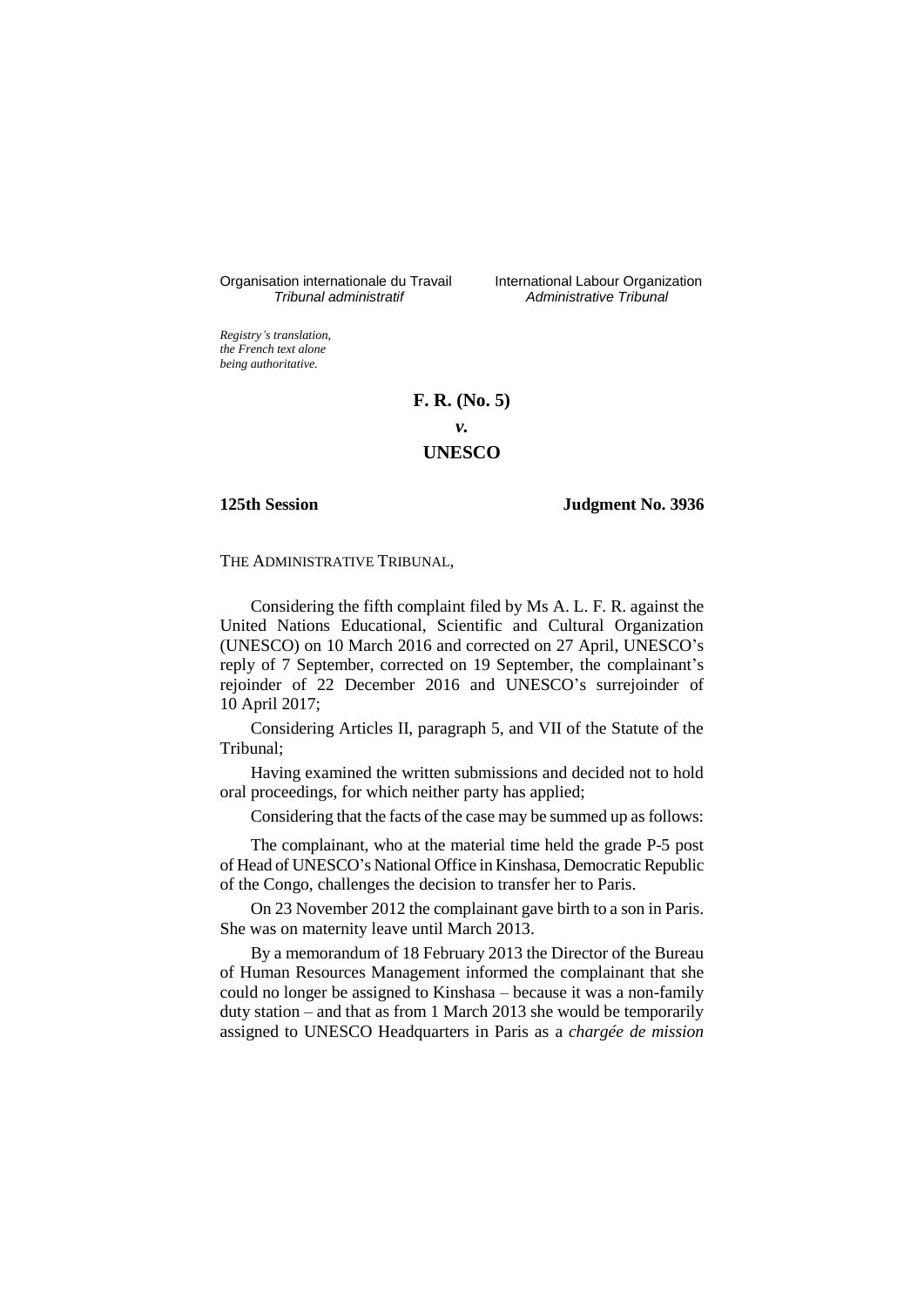in the Bureau of Field Coordination. The Director added that, as an exceptional measure, the complainant would receive the rental subsidy on her house in Kinshasa until 30 April 2013. On the same day the complainant filed a protest in which she requested the Director-General to reconsider the decision to transfer her to Paris and extend the notice that she had been given to leave Kinshasa. By a first memorandum of 1 March the complainant was informed that her transfer was prompted by security concerns and that the short notice she had been given had already been "compensated" by the extension of the payment of her rental subsidy. She was hence invited to make arrangements to assume her new functions in Paris.

In a second memorandum of 1 March, the complainant was advised of the conditions of service that were offered to her. In particular, she would be transferred as of that date and would retain the grade and step that she held in Kinshasa. On 28 March she accepted in writing her transfer to Paris on the terms specified in the aforementioned memorandum.

On 18 April 2013 the complainant lodged a notice of appeal with the Appeals Board, challenging the decision of 18 February. Then, on 29 April, she lodged another notice of appeal directed against that same decision – which had been confirmed on 1 March – requesting that the two appeals be joined. In her detailed appeal she requested the cancellation of both decisions and redress for the material, moral and psychological injury that she considered she had suffered. The Appeals Board delivered its opinion on 21 September 2015 after hearing the parties. It considered that since the complainant had accepted that her transfer to Paris would take effect on 1 March 2013, she should be regarded as having been stationed at UNESCO Headquarters as from that date; she thus had a time limit of one month to submit her appeal pursuant to paragraph 7(c) of the Statutes of the Appeals Board. Since she had not done so until 18 April 2013, the Board recommended that the Director-General reject the appeal – which was, in its view, directed against the decision of 18 February 2013, confirmed on 1 March – as time-barred. By a letter of 10 December 2015 the complainant was informed of the Director-General's decision to endorse that recommendation. That is the impugned decision.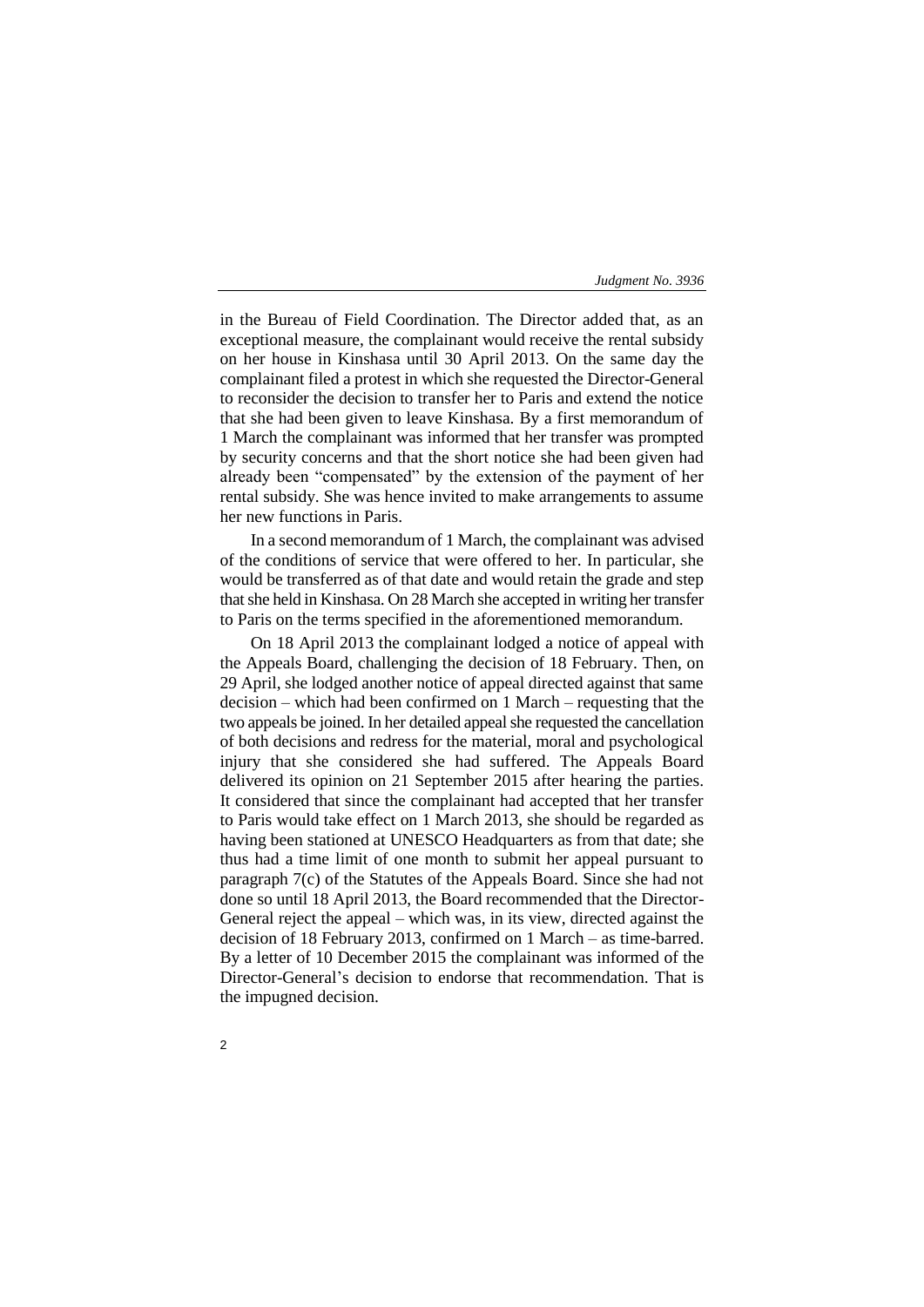The complainant asks the Tribunal to set aside that decision as well as the contested transfer decision, and to order UNESCO to pay her, with interest, the salary and allowances that she would have received had she remained assigned as Head of the Kinshasa Office until her retirement at the end of March 2014. She also claims 150,000 euros in compensation for moral and professional injury, 50,000 euros in compensation for physical injury, and costs. In her rejoinder, she seeks redress for injury flowing from the lack of normal notice, arguing that she was obliged to take two months of annual leave to arrange her move from Kinshasa to Paris.

UNESCO submits that the complaint is irreceivable for failure to exhaust internal means of redress. Subsidiarily, it argues that the complaint is unfounded.

# CONSIDERATIONS

1. The complainant challenges the decision of 10 December 2015 by which the Director-General dismissed as time-barred the appeal that she had lodged on 18 April 2013 against the decision to transfer her to Paris, taken on 18 February 2013.

2. UNESCO submits principally that that appeal was time-barred and that, consequently, the complaint is irreceivable for failure to exhaust internal means of redress.

3. Article VII, paragraph 1, of the Statute of the Tribunal provides that a complaint is not receivable unless the decision impugned is a final decision and the person concerned has exhausted such other means of redress as are open to her or him under the applicable staff regulations. In accordance with the Tribunal's case law, to satisfy this requirement a complainant must not only follow the prescribed internal procedure for appeal but must follow it properly and in particular observe any time limit that may be set for the purpose of that procedure (see, for example, Judgment 3296, under 10).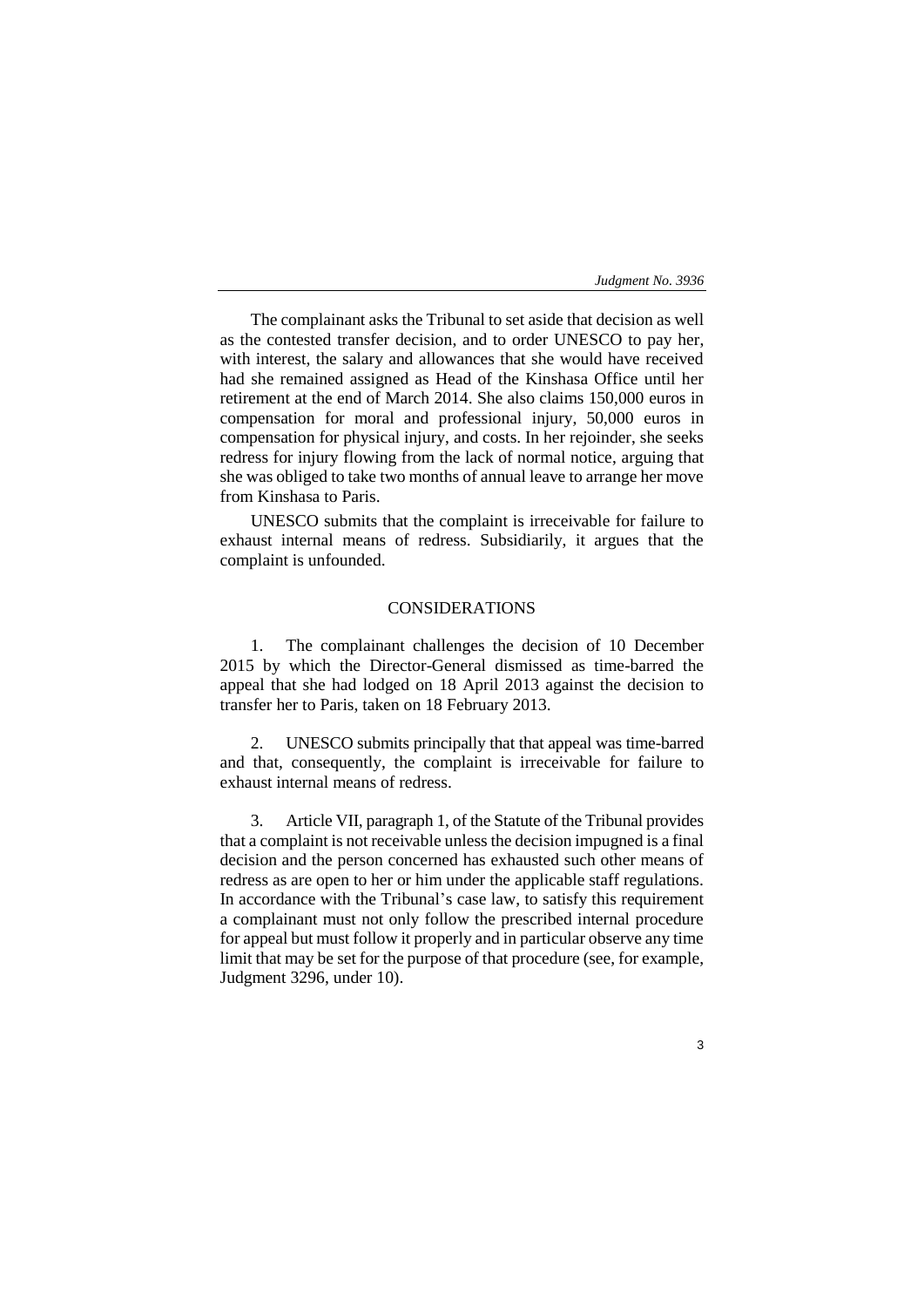4. Paragraph 7 of the Statutes of the Appeals Board reads in relevant part:

"(a) A staff member who wishes to contest any administrative decision [...] shall first protest against it in writing [...] to the Director-General [...].

(b)The Director-General's ruling on the protest under (a) above shall be communicated to the staff member by the Director of the Bureau of Human Resources Management within one month of the date of the protest if the staff member is stationed at Headquarters, and within two months if he or she is stationed away from Headquarters or if he or she has been separated from the Organization.

(c) If the staff member wishes to pursue his or her contestation, he or she shall address a notice of appeal in writing to the Secretary of the Appeals Board. The time-limit for the submission of a notice of appeal, to be counted from the date of receipt of the Director-General's ruling (or, if no ruling was communicated to the staff member within the time-limit under (b) above, from the expiry of that time-limit), is one month in the case of a staff member stationed at Headquarters and two months in the case of a staff member stationed away from Headquarters or who has been separated."

5. The complainant endeavours to show that she submitted her notice of appeal within the prescribed time limit. She argues that the first memorandum sent to her on 1 March 2013 cannot be deemed a reply under paragraph 7(b) of the Statutes of the Appeals Board to her protest of 18 February 2013 since it did not come from the Director-General. She therefore considers that she did not receive a reply to her protest within the two-month period specified in paragraph 7(b) and that she filed her appeal with the Appeals Board within the prescribed time limit. Lastly, she adds that even if the aforementioned memorandum were considered to be a reply to her protest of 18 February 2013, her appeal would be receivable since she submitted it within the two-month time limit that applied to her as a staff member stationed away from UNESCO Headquarters.

UNESCO maintains that the decision of 1 March 2013 constituted the reply of the Director-General to the complainant's protest of 18 February 2013 and that, consequently, 1 March was the date on which the time limit prescribed for submitting an appeal to the Appeals Board began to run. However, since her transfer to Headquarters took effect on 1 March 2013, she became a staff member stationed at Headquarters on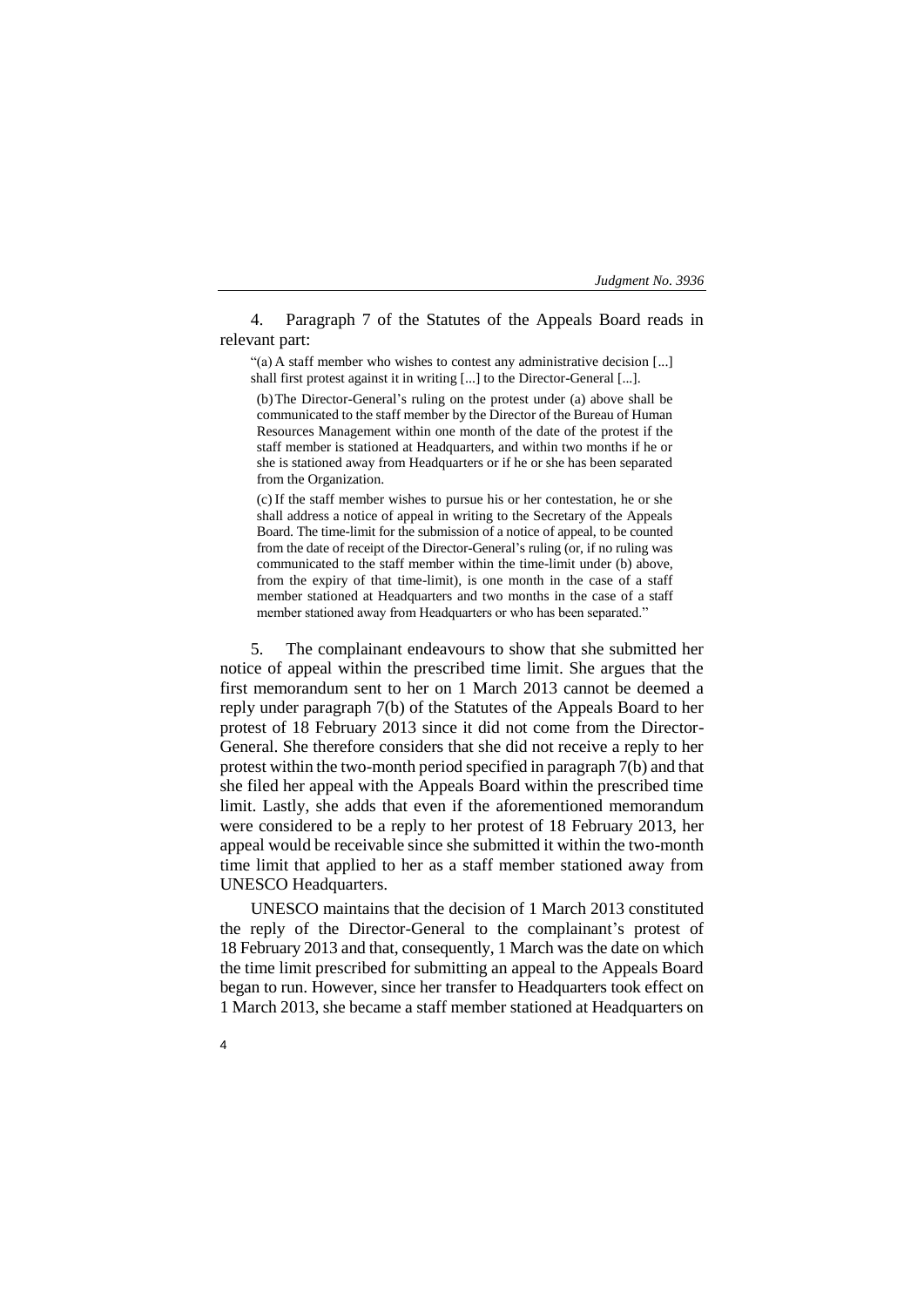that date and therefore had one month to refer the matter to the Appeals Board pursuant to paragraph 7(c) of the Statutes of the Appeals Board.

The first question is whether the first memorandum of 1 March 2013 constitutes the Director-General's ruling on the protest of 18 February 2013, within the meaning of paragraph 7(b) of the Statutes of the Appeals Board. While the memorandum does not expressly indicate that it came from the Director-General, that defect does not lead the Tribunal to conclude, as the complainant does, that the ruling which it contained could not be the subject of an internal appeal.

It is clear from the content of the memorandum that it constituted the ruling on the complainant's protest, as it began "I acknowledge receipt of your email of 18 February 2013 to the Director-General" and contained replies to her grievances. It explained why she could not remain assigned to Kinshasa and hence why she had to make arrangements to assume her new functions in Paris. It also explained why her request for an extension of the notice period could not be granted.

Since the complainant states that she received the memorandum of 1 March 2013 that same day, the time limit for contesting the decision of 18 February 2013 before the Appeals Board ran from that date.

7. The second question is whether the complainant had a time limit of one month or two months to submit her appeal to the Appeals Board.

The Tribunal observes that at the time when she submitted her protest, and indeed when she received a reply to it, the complainant, who was initially assigned to Kinshasa, was on maternity leave. Thus she had not actually taken up her duties as *chargée de mission* in the Bureau of Field Coordination, to which she had theoretically been assigned from 1 March 2013, and could not in any event be regarded as "stationed" at Headquarters for the purposes of paragraph 7(c) of the Statutes of the Appeals Board.

It follows that the Director-General wrongly dismissed the complainant's appeal as time-barred, since it was submitted within the two-month period running from her receipt of the memorandum of 1 March 2013.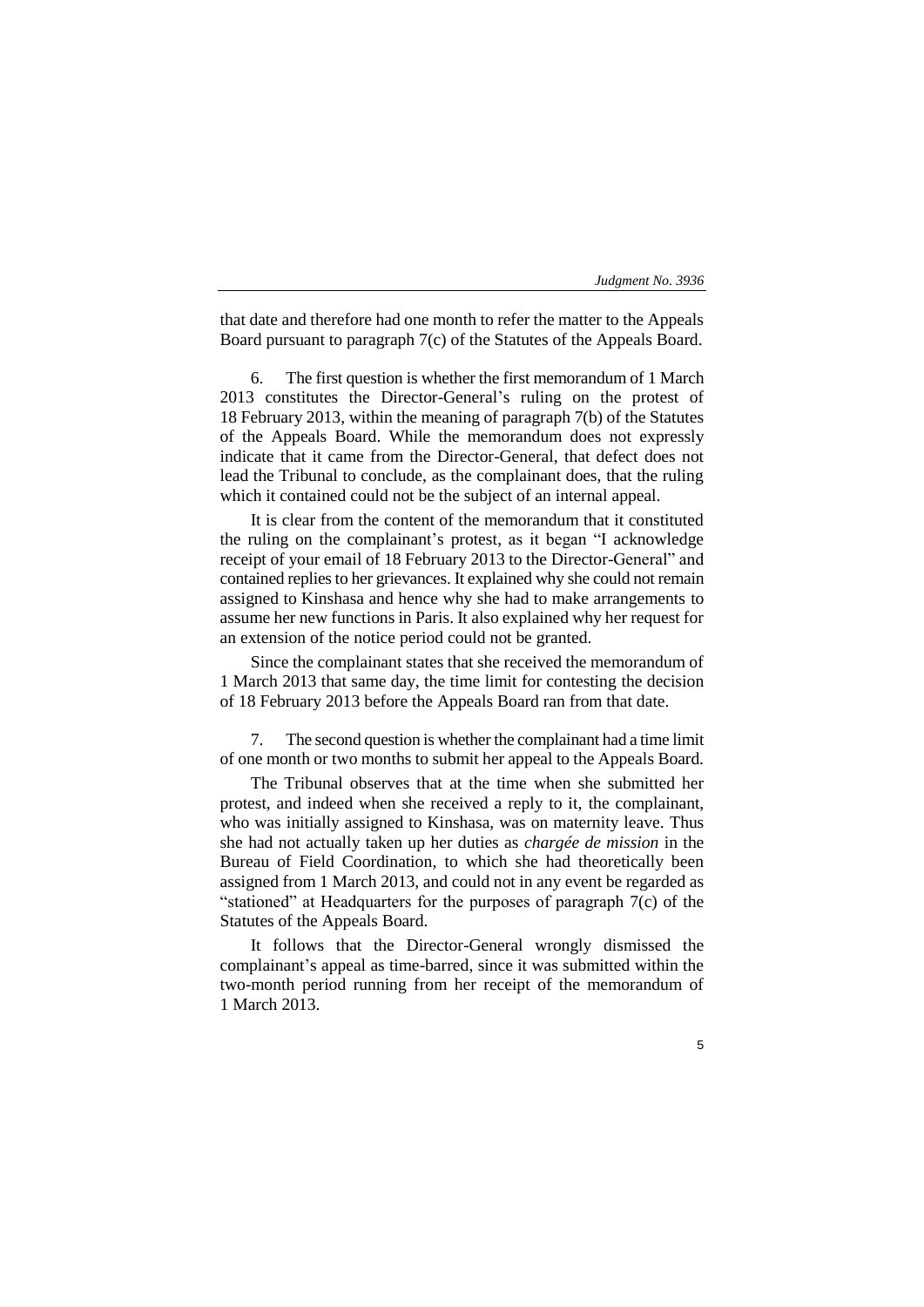8. It ensues from the foregoing that the Director-General's decision of 10 December 2015 must be set aside.

9. The case will be remitted to UNESCO for the Appeals Board to examine the appeal that had been submitted to it by the complainant.

10. The unlawful nature of the impugned decision caused the complainant moral injury which may be redressed by an award of 10,000 euros in compensation.

11. As she succeeds in part, the complainant is entitled to costs, which the Tribunal sets at 1,000 euros.

# DECISION

For the above reasons,

- 1. The Director-General's decision of 10 December 2015 is set aside.
- 2. The case is remitted to UNESCO, which shall proceed as indicated in consideration 9, above.
- 3. UNESCO shall pay the complainant moral damages in the amount of 10,000 euros.
- 4. It shall also pay her 1,000 euros in costs.
- 5. All other claims are dismissed.

6

In witness of this judgment, adopted on 13 November 2017, Mr Patrick Frydman, Vice-President of the Tribunal, Ms Fatoumata Diakité, Judge, and Mr Yves Kreins, Judge, sign below, as do I, Dražen Petrović, Registrar.